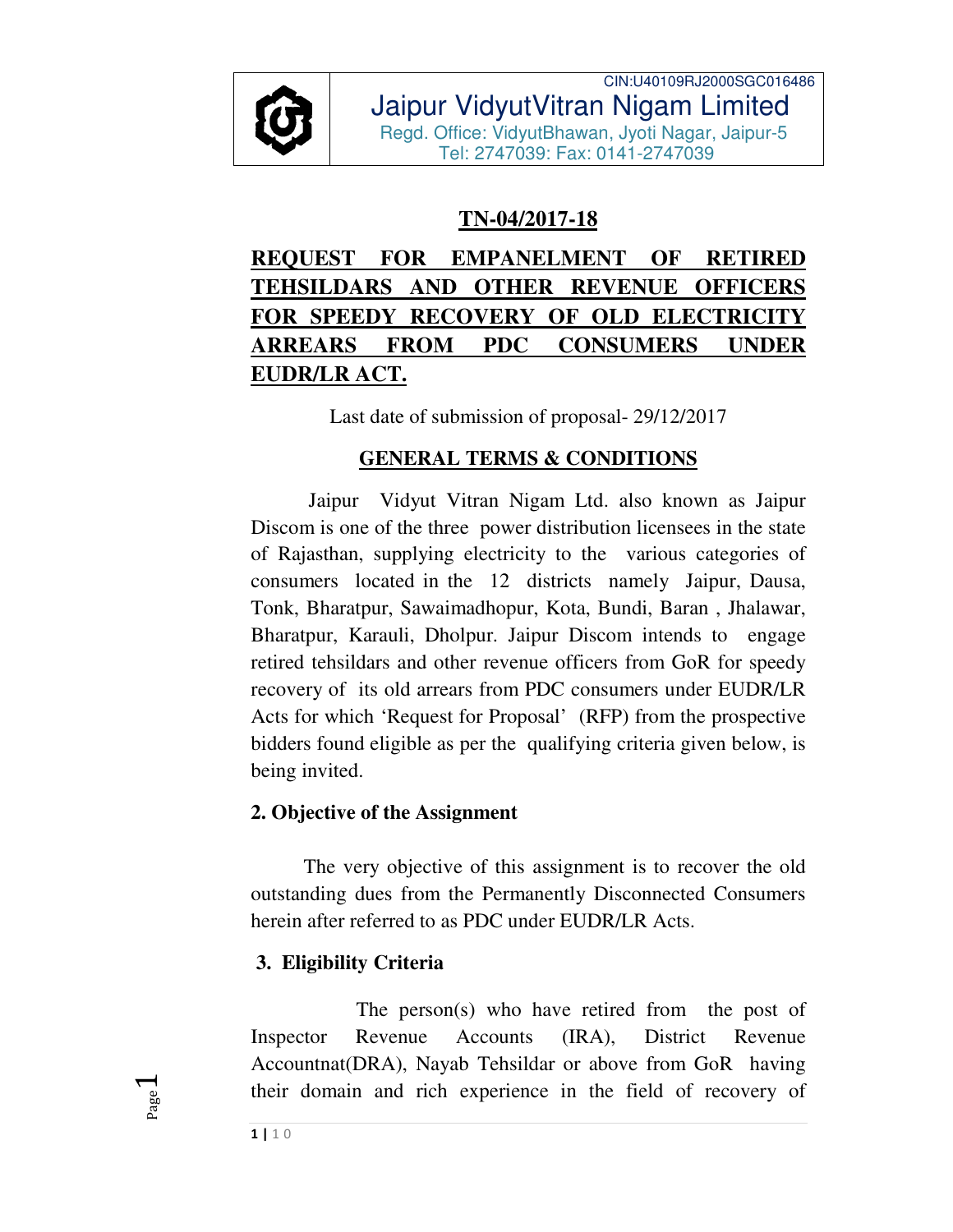government dues under the EUDR/LR Acts. may apply for the above assignment. He/They should be well-versed and possess a wide experience in practical application of the EUDR and LR Acts and complete awareness about the processes and bottlenecks that generally come in the process of recovery of government outstanding dues. In case the circumstances warrants, Jaipur Discom at its sole discretion may call a pre-bid conference in order to shed light on the very intent of this special assignment as well as to seek *their suggestions .* 

#### *3.* **Scope of work:**

It includes speedy recovery of old electricity arrears from PDC consumers under EUDR act Land Revenue Act in the entire jurisdiction of Jaipur Discom. The work shall exclusively be based upon records/data to be provided to the applicants by Jaipur Discom. The scope of work includes the following assistance to JVVNL officers/officials:

- (i) Issue 'Notice of Demand' to defaulter PDC consumers under clause no. 4 of EUDR act.
- (ii) To issue certificate under clause no. 6(2) of EUDR act.
- (iii) Collecting details of movable / immovable property of defaulter PDC consumers.
- (iv) Issue 'Writ of Demand' to PDC consumers under clause no. 229 of LR act.
- (v) Issue warrant of attachment of movable property of under clause no. 230 of LR act.
- (vi) Issue warrant of attachment of immovable property under clause no. 231 of LR act.
- (vii) Calculation of reserve price of movable/immovable property.
- (viii) To assisting in the sale of movable /immovable property.
- (ix) Proclamation of sale.
- (x) To assist the recovery officer  $& XEN$  (O&M).
- (xi) Other activities whatsoever required for recovery of old arrears from PDC consumers under EUDR/LR ACT.

Page  $\boldsymbol{\sim}$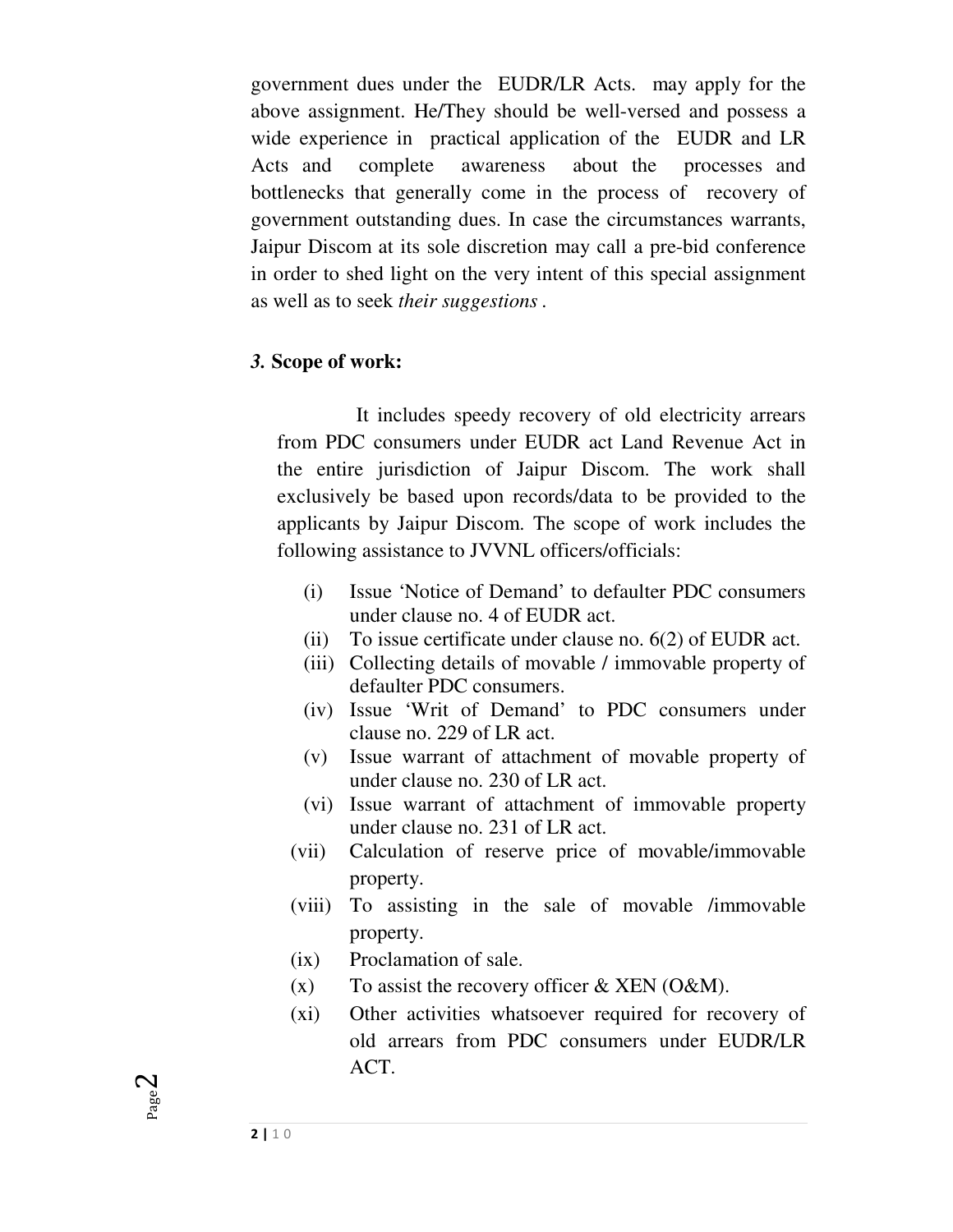#### **3. Period of Work**

 Initially the work order will be awarded for a period of two years from the date of award of contract. However, after having reviewed the results of such recovery of old arrears initiative, the period may be further extended, with mutual consent.

#### **4. Remuneration:**

 Remuneration shall be on sharing of tangible benefits basis. For this, the empanelled applicant(s) shall be eligible for a share of 10 % ( Ten per cent) of the amount actually realized without any dispute. Apart from this, the amount to be detected and qualified for remuneration shall not include the amount of security to be got adjusted from the consumers. Besides, outstanding amount deposited by the consumers under any prevailing amnesty or any other incentive scheme shall also not be covered under this assignment. After completion of the work of a sub-division and realization of the amount from the consumer(s) without any dispute/litigation, bill for remuneration/payment shall be furnished to the AEN/ARO concerned/AO (HTB) {for LIP consumers}, for its payment. The remuneration/amount payable to the applicant shall be exclusive of GST, if applicable, to be paid by Jaipur Discom extra.

### **5. How to Apply**

 The prospective bidders are expected to deeply go through and understand the basic intent and other terms and conditions of specification of this RFP. They are also advised to fully go through the organization structure, revenue and billing modus operandi, terms and conditions of supply, supply code and all other rules and regulations, whatsoever, governing the distribution of electricity specifically billing to the consumers. Afterwards, they are required to furnish the details in the format of request for proposal enclosed at Annexure-A.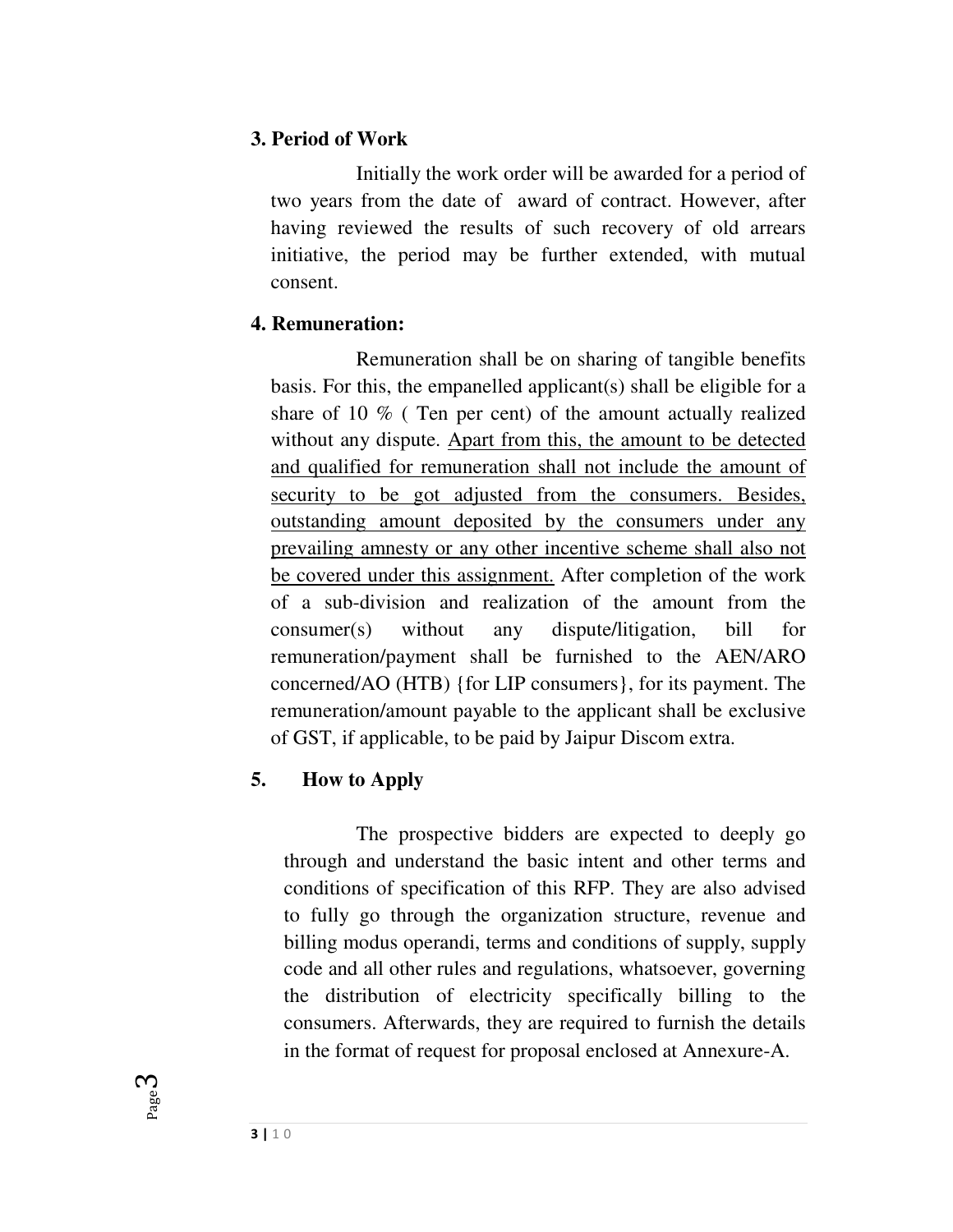The request duly supported with the desired documents should reach in the office of Chief Accounts Officer (R&B), Room No. 23, Ground Floor Vidyut Bhawan, Jan Path, Jyoti Nagar, Jaipur- 302005 latest by 29.12.2017.

#### **6. Procedure for Empanelment**

The proposals received against this RFP, shall be scrutinized and recommended by a committee constituted by Jaipur Discom. The committee may call the bidders for oneto-one discussions in order to adjudge and convince about their seriousness, capacity, capability and potential to carry out the proposed assignment in order to gain the desired results in a time bound manner.

 The empanelment shall initially be for a period of two years which may be further extended upon having ascertained their performance and gainful results.

#### **7. Signing of Contract and Completion of Formalities**

 Successful Empanelled applicant shall be required to sign the contract documents with the Nigam.

#### **8. Award /Placement of work**

 **The Empanelled applicant shall offer a maximum of ten PDC consumers which may according to him have greater possibility of faster recovery of old arrears. In case, two or more bidders offer the same consumers, then the allocation shall be at the sole discretion of Jaipur Discom. After completion of recovery process, next lot of consumers shall be offered and got approved by the office of the CAO (R& B) only after conclusion of the cases previous undertaken.** 

#### **9. Rules & Regulations**

 The work/job shall be carried out following the prevailing tariff orders, rules, regulations and other details as prevailing in the Nigam, which shall be made available to the applicant on demand. These rules and regulations may be modified by the Nigam from time to time and would be intimated to the applicant for adhering to the same. The applicant will also follow the labour regulations and the directions of Government and other authorities enforcing the

Page 4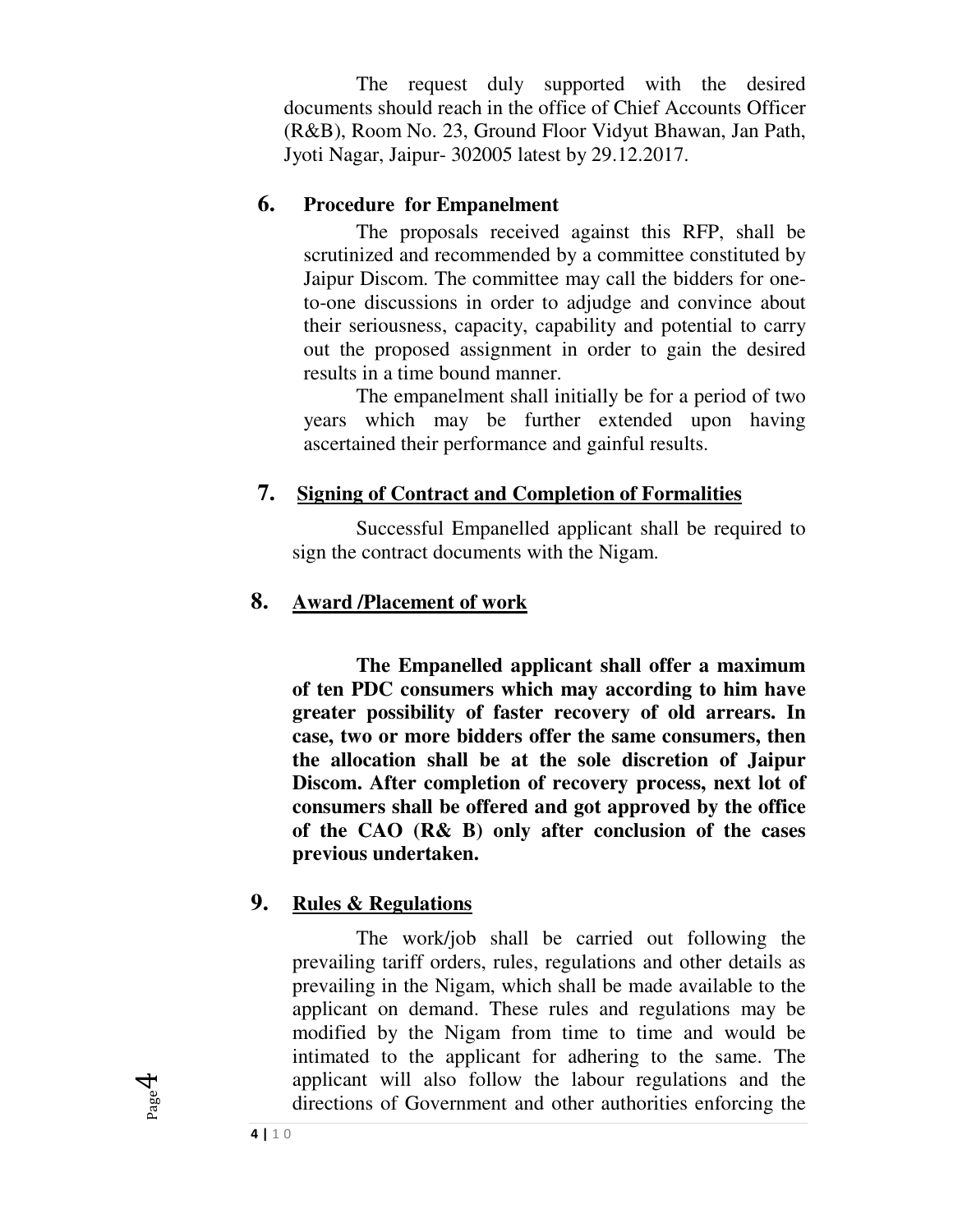regulations and comply with any other relevant legislation in force from time to time. For any consequences arising out of non-compliance, whatsoever, in regard to all the prudent and applicable provisions of these acts, regulations etc, the applicant shall be wholly responsible.

#### **10. Disqualification**

 Jaipur Discom may, at its own sole discretion, and at any point of time during the evaluation process, without any information, disqualify any applicant to empanel, **if the applicant has:-** 

- (a) Made misleading or false representations in the forms, statements and attachments submitted as proof of the eligibility requirements.
- (b) Exhibited a record of poor performance such as abandoning works, not properly completing the contract, inordinately delaying completion, being involved in litigation or financial failure etc.
- (c) Submitted a proposal which is not accompanied by required documentation or is non-responsive.
- (d) Failed to provide clarifications related thereto, when sought;
- (e) Submitted more than one proposal. This will cause disqualification of all the proposals submitted by such applicant.
- (f) Any action on the part of the applicant to revise and modify the substance of original request, submission of any supplementary information unless and otherwise specifically asked for, at its own instance may result in rejection of the request and may also debar him from submission of request to the Nigam in future for a period as decided by the Nigam.

#### **11. Submission of Bills for Remuneration**

 The applicant shall submit Sub- division wise bill after completion and submission of final & consolidated progress report for each office in **three copies** (in original) duly verified by AEN/ARO for authentication of the amount realized without any dispute or litigation, whatsoever, the certificate to which shall be recorded by the latter. The bills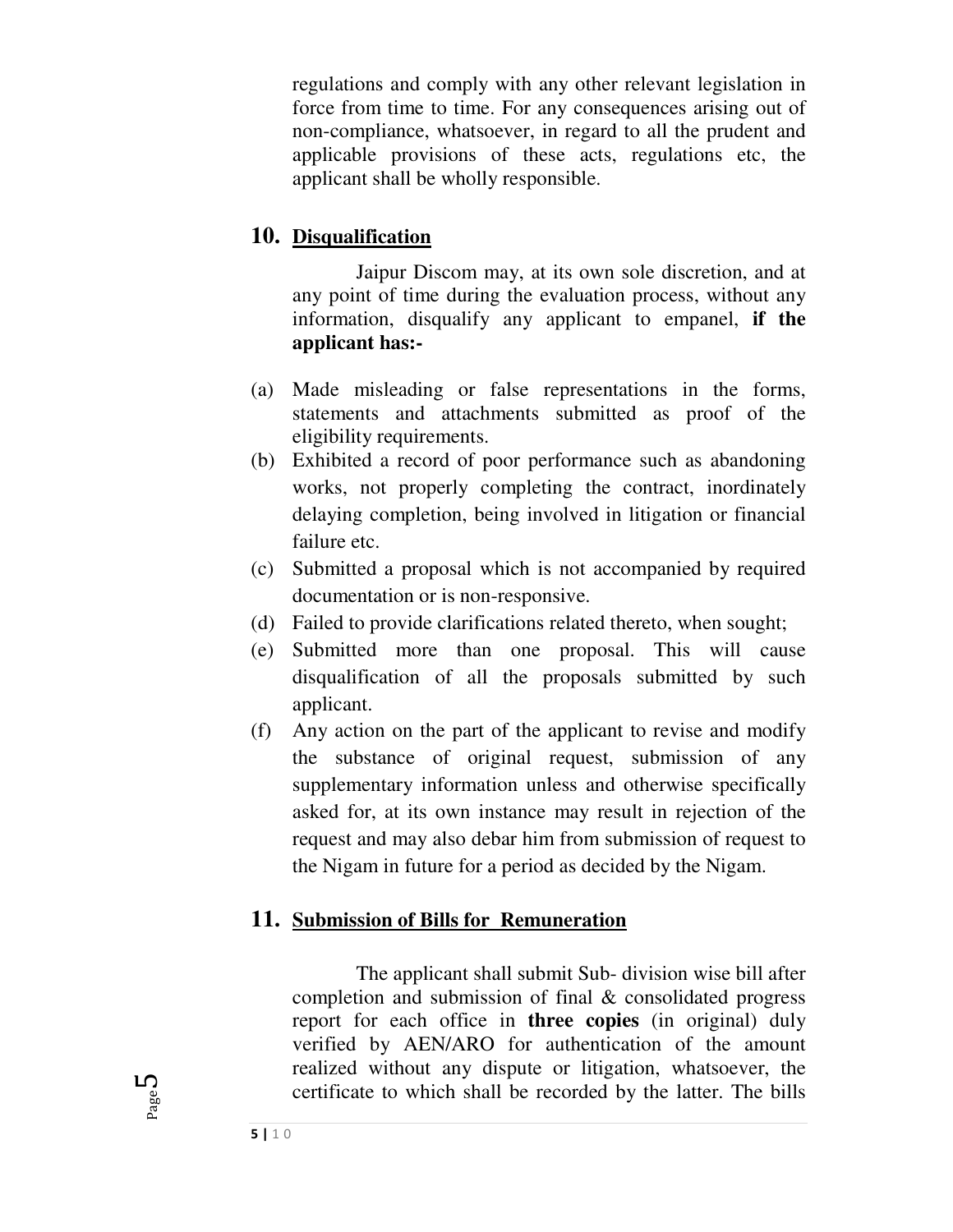thereafter shall be forwarded to the CAO (R&B), JVVNL, and Jaipur for its record and onward movement to the AO (Cash), JVVNL, Jaipur for making payment. Payment of 90 % of the billed amount shall be released and the balance 10% detained from each bill shall be released after a period of one year.

#### **12. Work Programme**

 The applicant has to submit its work program (along with Photo ID proof of team members) for a particular subdivision **within a period of 15 days from the date of allotment of work (Issue of work order) for approval of the CAO (R&B). The work programme should be prepared as per calendar/working days of Jaipur Discom by excluding gazetted and other official holidays. The applicant has to start work of allotted sub-division (s) within a period of 1 month from the date of issue of work order and submit the monthly progress of work awarded to the Chief Accounts Officer (R&B).** 

### **13. Compliance of Labour Legislation**

 The applicant shall discharge its liability of employer / bidder in respect of personnel to be engaged for carrying out the assignment, as set out in EPF and MP Act-1952, ESI Act-1948 (in ESI implemented area), Workmen's Compensation Act-1923 (in non ESI implemented area), Contract Labour (R&A) Act-1970, Payment of Wages Act-1936, Minimum Wages Act-1948 etc. The applicant is required to get separate code under the provision of EPF & ESI Acts, if not already taken & deposit the employer's contribution along-with employees' subscription, as per rules and submit copies of challans at the time of claiming payment, as per clause 28, failing which an amount equivalent to employer's contribution and employees' subscription shall be deducted from its each bill and deposited with the concerned authorities. The applicant shall be solely responsible for any consequences arising out of breach of any legislation.

### **14. Safety of Record**

 The original records taken from any of the office of the Nigam shall be kept safe and intact and handed over back in good condition to the respective office after completion of

Page 6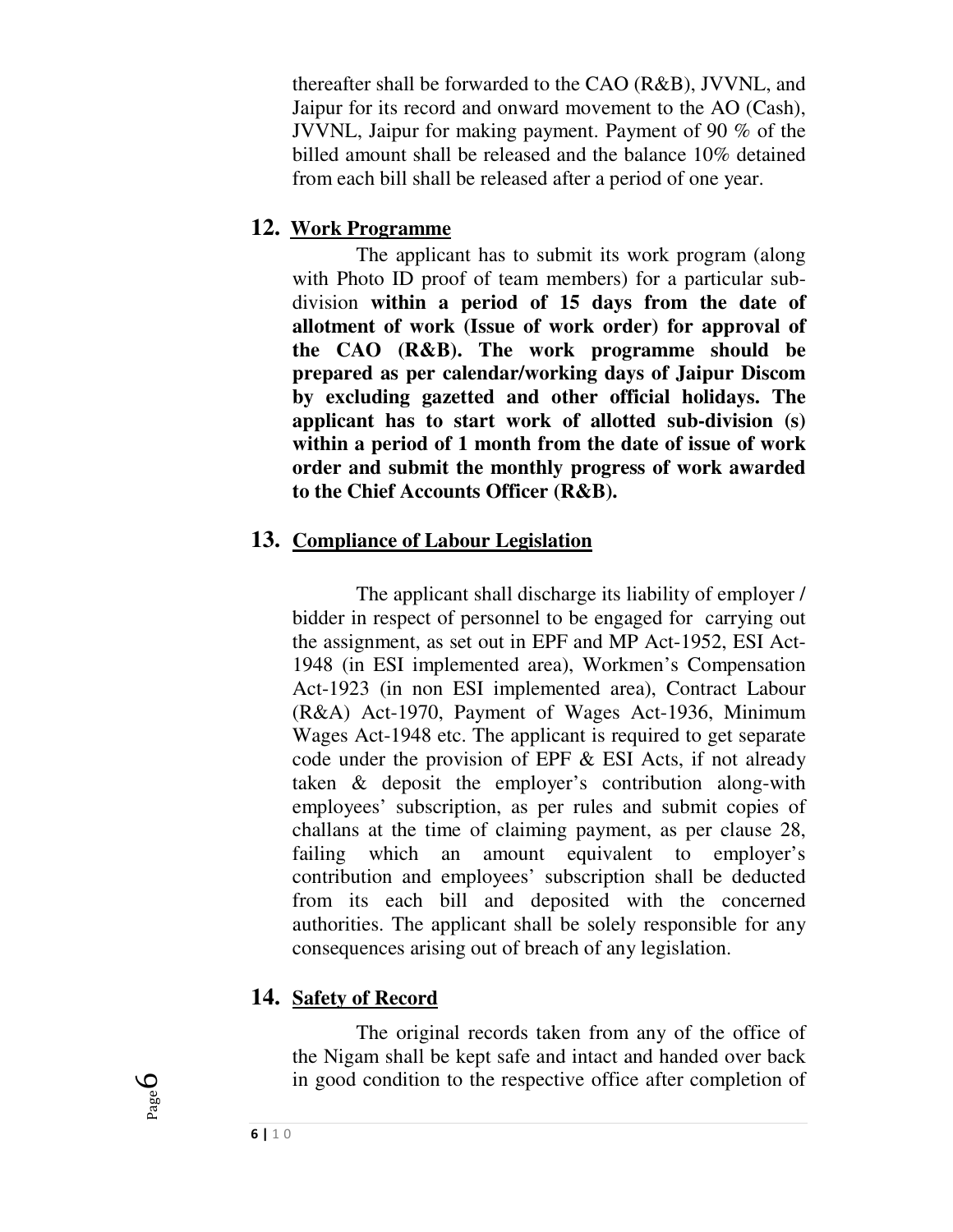work. The applicant shall make good to the Nigam any loss suffered by it due to default of the applicant in this respect.

#### **15. Security & Secrecy**

 Bidder shall not disclose the result of work wholly or partly to anybody else other than to the designated authority of the Nigam and shall maintain a close secrecy in this regard.

#### **16. Conduct of Applicant's Staff**

 If any of the applicant's employees in the opinion of Nigam is found guilty or commits misconduct or incompetence or negligence or malpractices or manipulation, the same shall be one of the grounds for removing him from the empanelment.

#### **17. Lien**

 In case of any lien or claim pertaining to the work and responsibility of the applicant for which the Nigam might become liable is arise, Jaipur Discom shall have right to recover such claim amount from the applicant.

#### **18. Coordination from sub-division Office**

 Each of the subdivision office shall be required to coordinate with the applicant in such a manner so as to complete the work of respective office within stipulated time.

#### **19. Extension of Contract**

 The empanelment for the work will be initially for a period of two years however, Jaipur Discom reserves the rights to place an order for extension of contract after mutual consensus.

**20.** The Nigam will provide reasonable work space and furniture for applicant. Other resources viz. computers, telephone, stationary etc. would have to be arranged by the applicant at its own cost.

Page  $\overline{\phantom{a}}$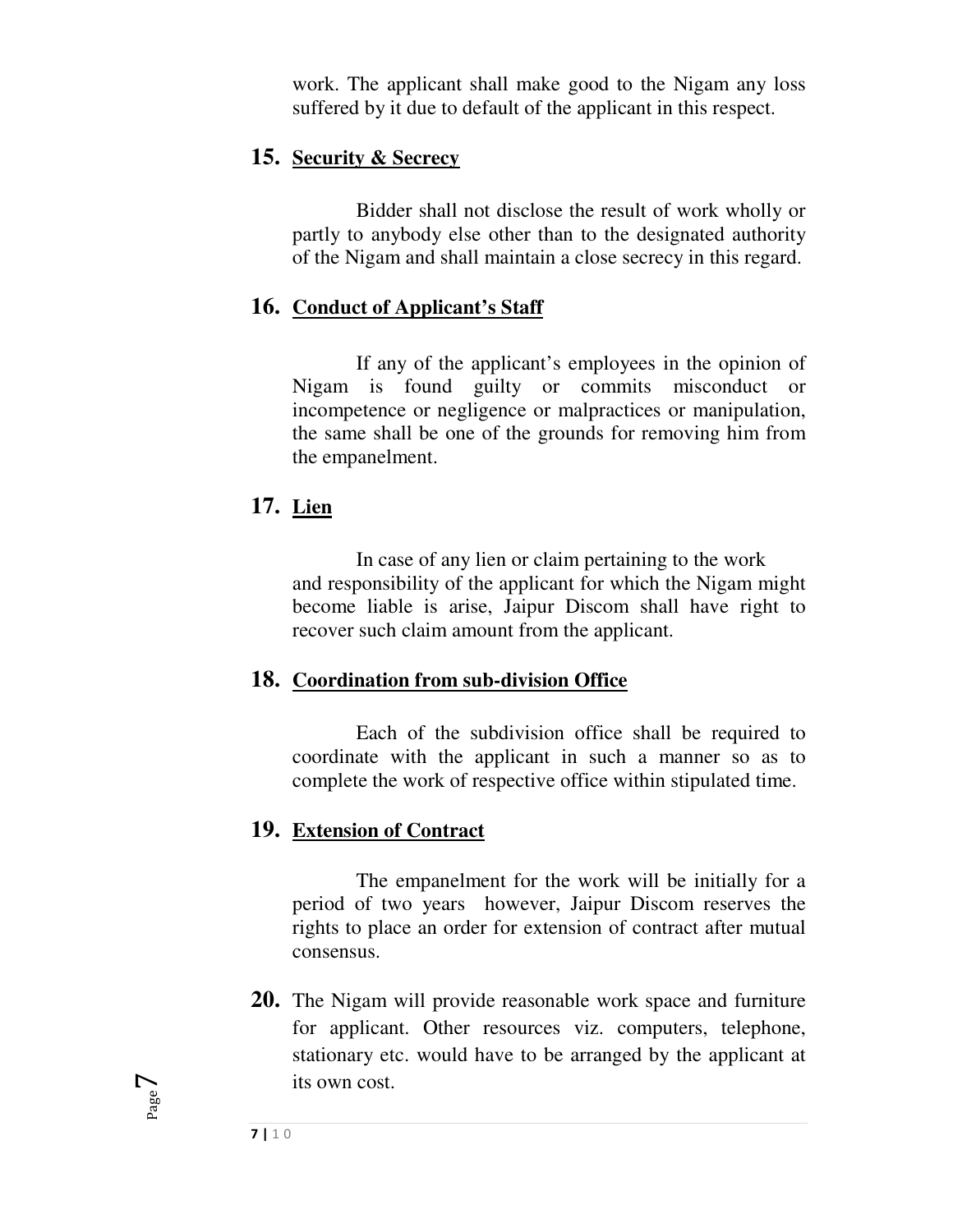## **21. Termination of Empanelment**

 Jaipur Discom may after having served 15 days written notice of default, **terminate contract in the circumstances detailed out hereunder:-** 

- (a) If in the opinion of the Nigam, the empanelled applicant fails to comply with any of the provisions of this contract. In such case, a written notice shall be served by the Nigam to the empanelled applicant to stop further activities and take urgent steps towards corrective measures, failing which the empanelment will be cancelled.
- (b) The performance of the applicant shall be reviewed periodically and for any unsatisfactory performance, the Nigam reserves the right to terminate the empanelment, giving a notice to the empanelled applicant.
- (c) The Nigam reserves all rights, not to give any reason in writing or otherwise, towards cancellation of the contract and empanelment at any time.
- (d) The decision of the Jaipur Discom shall be final and binding in respect of the acceptability of the report submitted by the auditors and Jaipur Discom shall not be required to give any reason(s) in writing or otherwise at any time for such rejection.

### **22. Subletting of Contract**

 The empanelled applicant shall not sublet the work. In case of getting execution of work through other auditor, the contract shall be terminated.

### **23. Governing Laws & Jurisdiction**

 The agreement shall be governed & followed by Indian Laws and Sub Laws. Only the competent court at Jaipur (Rajasthan) alone shall have exclusive court jurisdiction to deal with any matter arising out of or relating to the agreement or otherwise. All disputes, differences, questions, whatsoever, arising between the Nigam and the applicant shall be dealt with at Jaipur City only and no court other than Court at Jaipur (Rajasthan) shall have jurisdiction.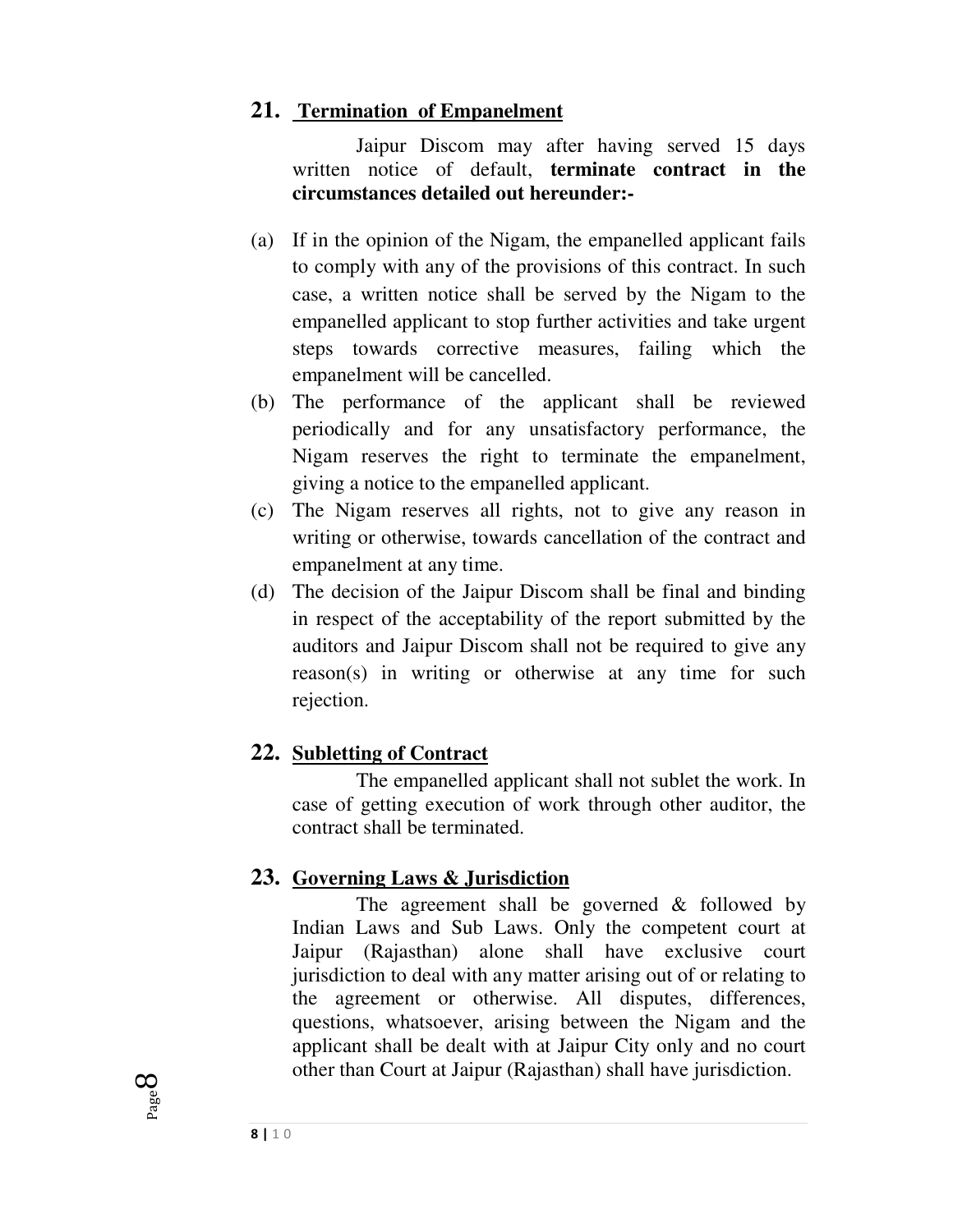#### **24. Settlement of Disputes**

 In the event of any question, dispute, interpretation or difference, whatsoever, which may arise between the Nigam and the applicant, the same shall be referred to the MD, Jaipur Discom and the mutual settlement so arrived at shall be final and binding on both the parties.

### **25. Failure to Execute Contract**

 The successful empanelled applicant (s) failing to execute the order placed on them to the entire satisfaction of the Nigam with terms & conditions set forth therein, will be liable to make good the loss sustained by the Nigam, subsequent to the placing of fresh orders elsewhere at higher rates, i.e. the difference between the price accepted in the contract already entered into and the price at which fresh offers have been placed. This is without prejudice to the imposition of liquidated damages and forfeiture of Security Deposit, Performance Guarantee and any other financial hold available with the Nigam.

> (A.K.Joshi) **Chief Accounts Officer (R&B) 0141-2740253 9413399110**